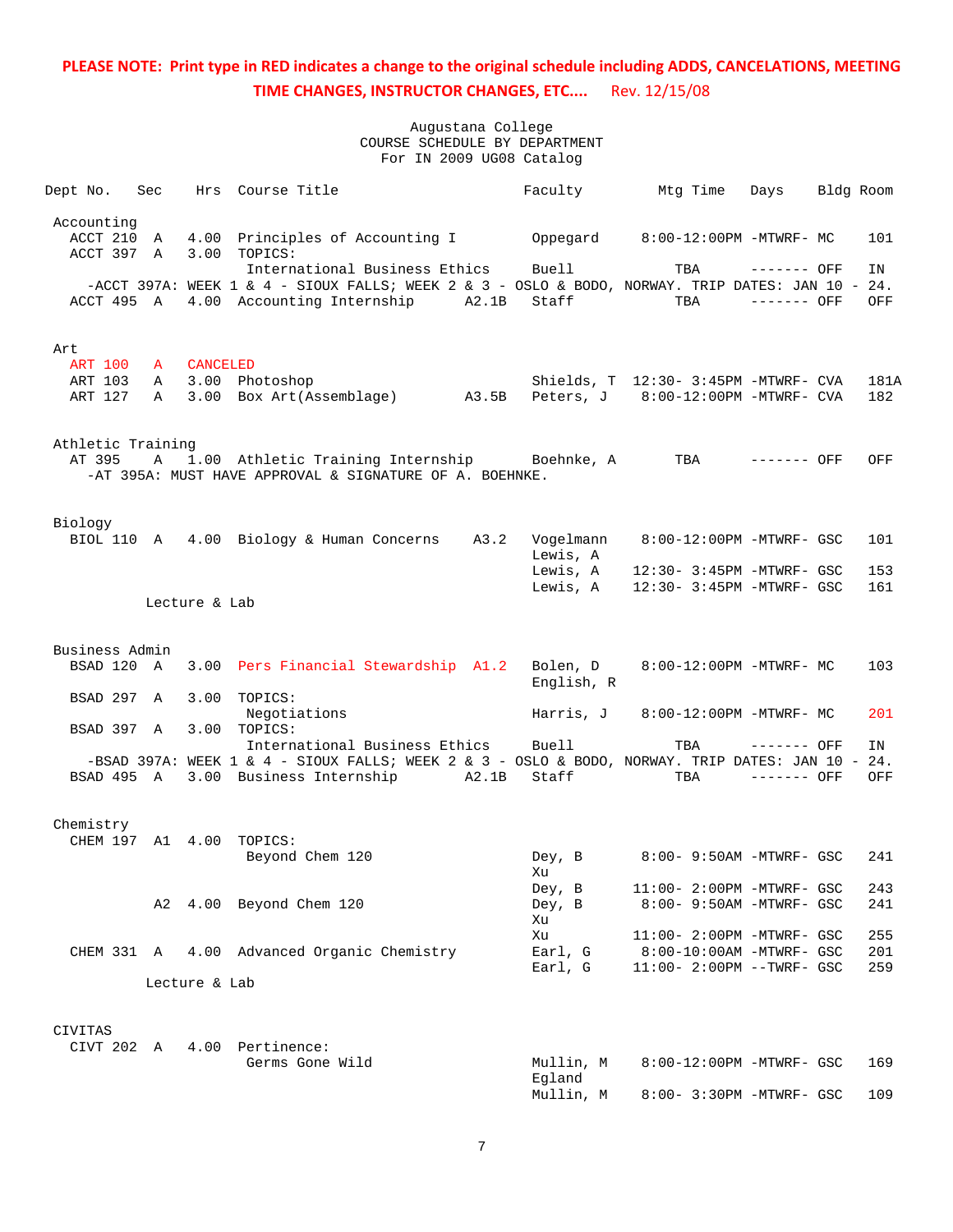| Dept No.                 | Sec |           | Hrs Course Title                                                                                                                   | Faculty                 | Mtg Time                             | Days                         | Bldg Room |                   |
|--------------------------|-----|-----------|------------------------------------------------------------------------------------------------------------------------------------|-------------------------|--------------------------------------|------------------------------|-----------|-------------------|
| CIVT 204 A               |     |           | 3.00 Freedom<br>Eleutheria: Freedom & Literature Johnson, Jl                                                                       | Hicks, P                | 8:00-12:00PM -MTWRF- MC              |                              |           | 264               |
| Communication Disorders  |     |           |                                                                                                                                    |                         |                                      |                              |           |                   |
| CMDS 288 A<br>CMDS 488 A |     |           | 1.00 Practicum-Communication Disorder<br>4.00 Adv Clinical Prct: Comm Disorder                                                     | Mahan, K<br>Mahan, K    | TBA<br>TBA                           | $------$ OFF<br>$------$ OFF |           | OFF<br><b>OFF</b> |
| Communication Studies    |     |           |                                                                                                                                    |                         |                                      |                              |           |                   |
| COMM 110 A               |     |           | 3.00 Intro To Communication<br>A2.2                                                                                                | Woltjer                 | 8:00-12:00PM -MTWRF- HUM             |                              |           | 331               |
| COMM 310 A               |     |           | 3.00 Communication Theory                                                                                                          | Bart, J                 | 12:30- 3:45PM -MTWRF- HUM            |                              |           | 301               |
| Computer Science         |     |           |                                                                                                                                    |                         |                                      |                              |           |                   |
| COSC 105 A               |     |           | 1.00 Advanced Spreadsheet Appl Softwr                                                                                              | Gray, S                 | $12:00 - 1:00PM -M-W-F-MC$           |                              |           | 001               |
| COSC 210 A               |     |           | 4.00 Computer Science I                                                                                                            | Shum, S                 | 12:30- 3:45PM -MTWRF- GSC            |                              |           | 34                |
| Economics                |     |           |                                                                                                                                    |                         |                                      |                              |           |                   |
| ECON 120 A               |     |           | 3.00 Principles of Economics I A3.3                                                                                                | Eqqleston               | 12:30- 3:45PM -MTWRF- MC             |                              |           | 103               |
| ECON 297 A               |     | 4.00      | TOPICS:<br>Study Australia: Aus-GlobPolEcon                                                                                        | Nesiba, R               | TBA                                  | ------- OFF                  |           | ΙN                |
|                          |     |           |                                                                                                                                    |                         |                                      |                              |           |                   |
| Ed of Deaf/Hard Hearing  |     |           |                                                                                                                                    |                         |                                      |                              |           |                   |
| EDHH 226 A               |     | REQUIRED. | 3.00 American Sign Language I A3.4<br>-EDHH 226A: ASL I ACCELERATED-FOR STUDENTS WITH PREVIOUS ASL KNOWLEDGE/INSTRUCTOR PERMISSION |                         | Multra-Krf 12:30- 3:45PM -MTWRF- MC  |                              |           | 153               |
| EDHH 287 A               |     |           | 3.00 Practicum: Deaf/Hard of Hearing                                                                                               | Soukup, M               | TBA                                  | ------- OFF                  |           | OFF               |
| Education                |     |           |                                                                                                                                    |                         |                                      |                              |           |                   |
| EDUC 110 A               |     |           | 3.00 Foundations of Amer Educ<br>A3.3                                                                                              | Hallenbeck              | 8:00-12:00PM -MTWRF- MC              |                              |           | 164               |
| EDUC 219 A               |     |           | 3.00 Tech & the Internet in Education                                                                                              | Hanavan, P              | 8:00-12:00PM -MTWRF- MC              |                              |           | 001               |
| EDUC 231 A               |     |           | 3.00 Kindergarten Education                                                                                                        | Whisler, C              | $5:30-8:30PM -MT-R-- MC$             |                              |           | 153               |
| EDUC 355 A               |     | 3.00      | Human Relations in Education                                                                                                       | Waring, S               | $6:00 - 9:30PM -MTWR - - MC$         |                              |           |                   |
| English                  |     |           |                                                                                                                                    |                         |                                      |                              |           |                   |
|                          |     |           | ENGL 110 V 4.00 First-Year Composition A2.1 Dickinson 8:00-12:00PM -MTWRF- HUM                                                     |                         |                                      |                              |           | 102               |
| ENGL 150                 | A   |           | 3.00 American Cinema<br>A3.5B                                                                                                      | Miller, J               | 12:30- 3:45PM -MTWRF- HUM            |                              |           | 123               |
| ENGL 200 A               |     |           | 3.00 Literary Experience A2.1B & A3.5A Ferrell, S 12:30- 3:45PM -MTWRF- HUM                                                        |                         |                                      |                              |           | 102               |
| ENGL 288 A               |     | 4.00      | Poets/Places: IrelandLitLandscape                                                                                                  | Looney, S<br>Blank-Libr | TBA                                  | $------$ OFF                 |           | IN                |
| ENGL 297 A               |     | 3.00      | TOPICS:                                                                                                                            |                         |                                      |                              |           |                   |
|                          |     |           | Women in Popular Culture                                                                                                           | Rives, D                | 8:00-12:00PM -MTWRF- HUM             |                              |           | 201               |
| General Studies          |     |           |                                                                                                                                    |                         |                                      |                              |           |                   |
| GENL 100 A               |     | 3.00      | Career and Life Planning                                                                                                           | Gleason, K              | 8:00-12:00PM -MTWRF- HUM             |                              |           | 202               |
| GENL 137 A               |     | 3.00      | Roots                                                                                                                              | Sorenson, T             | 12:30- 3:45PM -MTWRF- GSC            |                              |           | 31                |
| GENL 168 A               |     | 3.00      | Before CSI: Crim Elem in Lit/Film                                                                                                  |                         | Jackson, C 12:30- 3:45PM -MTWRF- HUM |                              |           | 202               |
| GENL 206 A               |     | 4.00      | Emergency Medical Technician                                                                                                       | Sittig, R               | 8:00- 3:45PM -MTWRF- GSC             |                              |           | 207               |
| GENL 297 A               |     | 4.00      | <b>CANCELED</b>                                                                                                                    |                         |                                      |                              |           |                   |
|                          | B   | 4.00      | <b>CANCELED</b>                                                                                                                    |                         |                                      |                              |           |                   |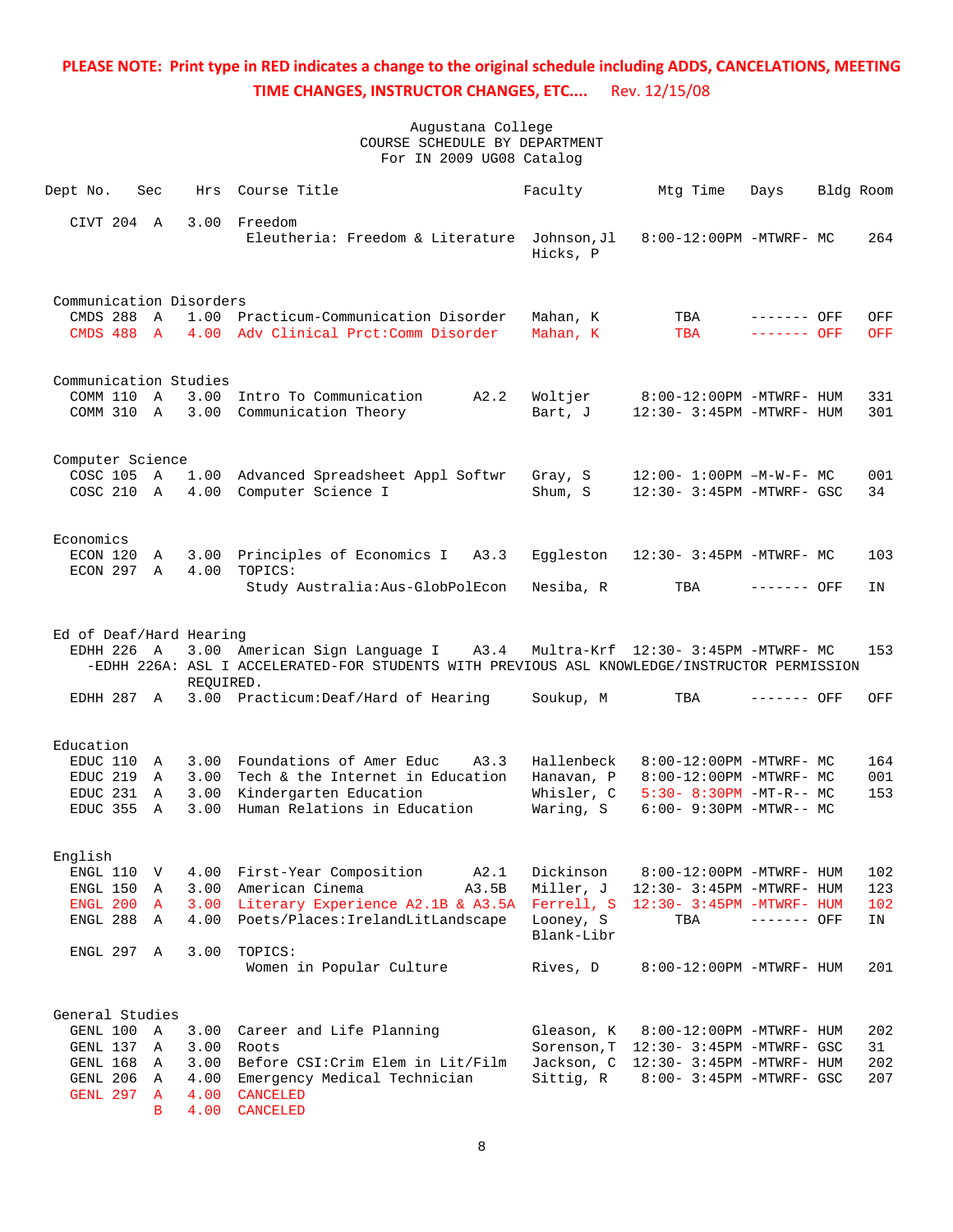| Dept No.                            | Sec | Hrs  | Course Title                                                                                                  |              | Faculty                 | Mtg Time                                                         | Days        | Bldg Room |            |
|-------------------------------------|-----|------|---------------------------------------------------------------------------------------------------------------|--------------|-------------------------|------------------------------------------------------------------|-------------|-----------|------------|
| GENL 397 A                          |     | 3.00 | TOPICS:<br>Development, Poverty, Ethics                                                                       |              | Minister<br>Bstr-Jns, J | 12:30- 3:45PM -MTWRF- HUM                                        |             |           | 201        |
| GENL 492 E                          |     | 3.00 | -GENL 397A: INCLUDES 10 DAY TRIP TO BOLIVIA. ESTIMATED ALL-INCLUSIVE COST: \$2600-\$2800.<br>Senior Capstone: | A4.3         |                         |                                                                  |             |           |            |
|                                     |     |      | Race and Representations                                                                                      |              | Twa, L<br>Larson, Mk    | 8:00-12:00PM -MTWRF- HUM                                         |             |           | 123        |
|                                     | F   | 3.00 | Religion & Politics in Film                                                                                   |              | Lerseth<br>Bowman, R    | 12:30- 3:45PM -MTWRF- MC                                         |             |           | 201        |
|                                     | G   | 3.00 | Development, Poverty, Ethics                                                                                  |              | Minister<br>Bstr-Jns, J | 12:30- 3:45PM -MTWRF- HUM                                        |             |           | 231        |
|                                     |     |      | -GENL 492G: INCLUDES 10 DAY TRIP TO BOLIVIA. ESTIMATED ALL-INCLUSIVE COST: \$2600-\$2800.                     |              |                         |                                                                  |             |           |            |
| Gender Studies                      |     |      |                                                                                                               |              |                         |                                                                  |             |           |            |
| GENS 235 A                          |     |      | 3.00 Gender, Work and Family                                                                                  | A3.3         | Sehested                | 8:00-12:00PM -MTWRF- MC                                          |             |           | 153        |
| Geography/Earth Science             |     |      |                                                                                                               |              |                         |                                                                  |             |           |            |
| GEOG 120 A                          |     | 3.00 | Intro to Human Geography                                                                                      | A3.3         | Sorenson, D             | 8:00-12:00PM -MTWRF- MC                                          |             |           | 202        |
| History<br>HIST 297                 | Α   | 3.00 | TOPICS:                                                                                                       |              |                         |                                                                  |             |           |            |
| HIST 355                            | A   | 3.00 | Latinos in US: (service-learning)<br>Hitler and the Holocaust                                                 |              | Conover<br>Dipple, G    | 8:00-12:00PM -MTWRF- MC<br>12:30- 3:45PM -MTWRF- MC              |             |           | 253<br>257 |
| Health                              |     |      |                                                                                                               |              |                         |                                                                  |             |           |            |
| HLTH 216 A                          |     |      | 2.00 Stress Management                                                                                        |              | Hummel, A               | 12:30- 2:30PM -MTWRF- ELMN                                       |             |           | 230        |
| Sign Lang. Interpreting<br>INTR 350 | A   | 3.00 | Specialized Interpreting                                                                                      |              | Dyce, M.                | 8:00-12:00PM -MTWRF- MC                                          |             |           | 220        |
| Journalism<br><b>JOUR 095</b>       | A   | 1.00 | Journalism Participation                                                                                      |              |                         |                                                                  |             |           |            |
|                                     | B   | 1.00 | Mirror<br>Edda                                                                                                |              | Miller, J<br>Blank-Libr | TBA<br>TBA                                                       |             |           |            |
|                                     |     |      |                                                                                                               |              |                         |                                                                  |             |           |            |
| Mathematics<br><b>MATH 150 A</b>    |     |      | 3.00 Pre-Calculus                                                                                             | A2.3         | Smith, J                | 12:30- 3:45PM -MTWRF- GSC                                        |             |           | 29         |
| MATH 335 A                          |     |      | 3.00 Modern Geometry                                                                                          |              | Knapp, E                | 8:00-12:00PM -MTWRF- GSC                                         |             |           | 31         |
| Modern Foreign Languages            |     |      |                                                                                                               |              |                         |                                                                  |             |           |            |
| MDFL 120 A                          |     |      | 3.00 Intro to French I                                                                                        | A3.4         |                         | Thompsen, $F = 8:00-12:00PM -MTWRF - HUM$                        |             |           | 320        |
| MDFL 130 A<br>MDFL 181 A            |     |      | 3.00 Intro to German I<br>3.00 Intro to Spanish II                                                            | A3.4<br>A3.4 | Herman, E               | Lhotzky, S 12:30- 3:45PM -MTWRF- HUM<br>8:00-12:00PM -MTWRF- HUM |             |           | 302<br>302 |
| MDFL 197 A                          |     | 4.00 | TOPICS:                                                                                                       |              |                         |                                                                  |             |           |            |
| MDFL 397 A                          |     | 3.00 | Arab/JewshInflu-Spn&Morocco A3.6<br>TOPICS:                                                                   |              | Ogdie, S                | TBA                                                              | ------- OFF |           | ΙN         |
|                                     |     |      | Spanish for Business                                                                                          |              | Vivancos                | 12:30- 3:45PM -MTWRF- HUM                                        |             |           | 121        |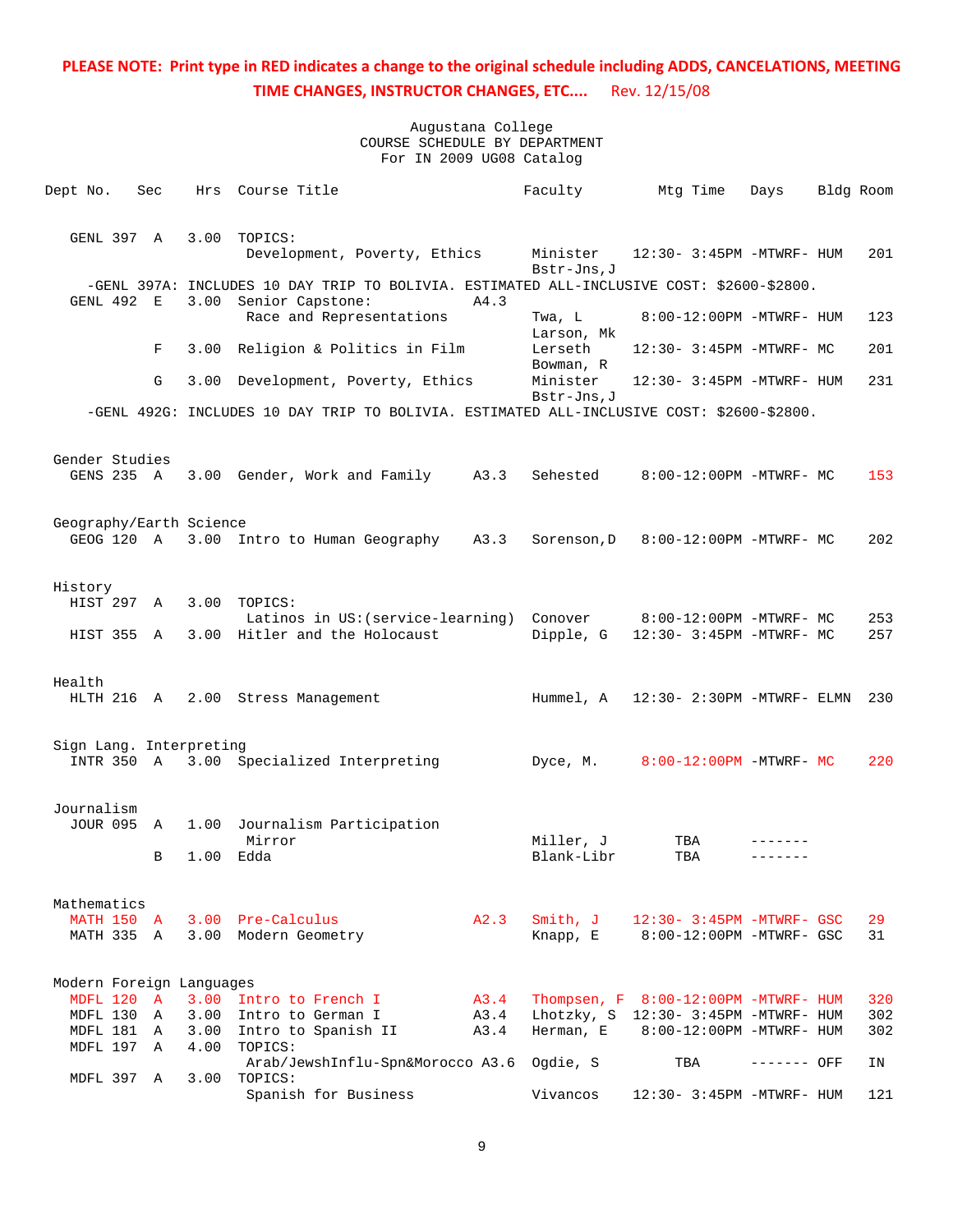| Dept No.                              | Sec           | Hrs  | Course Title                                                                                                     |       | Faculty     | Mtg Time                              | Days        | Bldg Room |      |
|---------------------------------------|---------------|------|------------------------------------------------------------------------------------------------------------------|-------|-------------|---------------------------------------|-------------|-----------|------|
| Music                                 |               |      |                                                                                                                  |       |             |                                       |             |           |      |
| MUSI 111 A                            |               | 3.00 | History of Jazz                                                                                                  | A3.5B | Joyce, R    | 8:00-12:00PM -MTWRF- HUM              |             |           | 121  |
| MUSI 397 A                            |               | 3.00 | TOPICS:<br>Showchoir, VocJazz, MadrigalMethds Grevlos, L                                                         |       |             | 8:00-12:00PM -MTWRF- HUM              |             |           | 173  |
|                                       |               |      |                                                                                                                  |       |             |                                       |             |           |      |
| Native American Studies<br>NAST 320 A |               |      | 3.00 Native American Social Sys A3.6                                                                             |       | Bunger      | 12:30- 3:45PM -MTWRF- MC              |             |           | 202  |
| Nursing                               |               |      |                                                                                                                  |       |             |                                       |             |           |      |
| NURS 451 A                            |               |      | 3.00 Leadership in Prof Nursing                                                                                  |       | Isaacson, M | TBA                                   | ------- OFF |           | ONLN |
| Physical Education                    |               |      |                                                                                                                  |       |             |                                       |             |           |      |
| PE 100                                | A             | 1.00 | Physical Educ Activities                                                                                         | A1.3  |             |                                       |             |           |      |
|                                       |               |      | Physical Conditioning                                                                                            |       | Bradford    | $11:00-12:00$ PM -MTWRF- ELMN         |             |           | 105  |
|                                       | B             |      | 1.00 Bootcamp Fitness                                                                                            |       | Stavenger   | $12:00 - 1:00$ PM -MTWRF- ELMN        |             |           | 105  |
|                                       | $\mathcal{C}$ | 1.00 | Handball/Fitness                                                                                                 |       | Gross, W    | 12:00- 1:00PM -MTWRF- ELMN            |             |           | 105  |
|                                       | D             |      | 1.00 Downhill Skiing<br>-PE 100D: CLASS MEETS AT GREAT BEAR SKI VALLEY. SPECIAL FEES: \$120 FOR LESSONS & LIFTS; |       |             | Barkley, S 6:30- 9:30PM --T-R-- OFF   |             |           | OFF  |
|                                       |               |      | \$160 FOR LESSONS, LIFTS & EQUIPMENT RENTAL. PAYMENT IS DUE THE 1 <sup>ST</sup> NIGHT. BE                        |       |             |                                       |             |           |      |
|                                       |               |      | PREPARED TO SKI THE 1ST NIGHT.                                                                                   |       |             |                                       |             |           |      |
|                                       | Е             | 1.00 | Snowboarding                                                                                                     |       | Barkus, B   | 6:30- 9:30PM --T-R-- OFF              |             |           | OFF  |
|                                       |               |      | -PE 100E: CLASS MEETS AT GREAT BEAR SKI VALLEY. SPECIAL FEES: \$120 FOR LESSONS & LIFTS;                         |       |             |                                       |             |           |      |
|                                       |               |      | \$160 FOR LESSONS, LIFTS & EQUIPMENT RENTAL. PAYMENT IS DUE THE 1 <sup>ST</sup> NIGHT. BE                        |       |             |                                       |             |           |      |
|                                       |               |      | PREPARED TO SKI THE 1ST NIGHT.                                                                                   |       |             |                                       |             |           |      |
| PE 130                                | A             |      | 1.00 Officiating Basketball                                                                                      |       | Ingalls,J   | $7:00-10:00PM -M-----$ ELMN           |             |           | 230  |
| PE 131                                | A             |      | 1.00 Officiating Football                                                                                        |       | Anderson, O | 7:00-10:00PM ---W--- ELMN             |             |           | 230  |
| PE 215                                | Α             | 3.00 | Sport in Society                                                                                                 |       | Barkus, B   | 8:00-12:00PM -MTWRF- ELMN             |             |           | 241  |
| PE 225                                | Α             | 2.00 | Psychology of Coaching                                                                                           |       | Hellman, T  | 8:00-10:00AM -MTWR-- ELMN             |             |           | 230  |
| PE 231                                | Α             | 2.00 | Theory of Coaching Volleyball                                                                                    |       | Buckley, A  | $10:40-12:10PM -MTWR-- ELMN$          |             |           | 230  |
| PE 395                                | Α             | 4.00 | Internship                                                                                                       |       |             |                                       |             |           |      |
|                                       |               |      | Fitness                                                                                                          |       | Barkley, S  | TBA                                   | ------- OFF |           | OFF  |
|                                       |               |      | -PE 395A: MUST HAVE APPROVAL & SIGNATURE OF S. BARKLEY.                                                          |       |             |                                       |             |           |      |
|                                       | C             | 4.00 | Coaching                                                                                                         |       | Aldrich, M  | TBA                                   | ------- OFF |           | OFF  |
|                                       |               |      | -PE 395C: MUST HAVE APPROVAL & SIGNATURE OF M. ALDRICH.                                                          |       |             |                                       |             |           |      |
|                                       | D             | 4.00 | Sports Management I                                                                                              |       | Holm, J     | TBA                                   | ------- OFF |           | OFF  |
|                                       |               |      | -PE 395D: MUST HAVE APPROVAL & SIGNATURE OF J. HOLM.                                                             |       |             |                                       |             |           |      |
| PE 495                                | Α             |      | 4.00 Internship                                                                                                  |       |             |                                       |             |           |      |
|                                       |               |      | Sports Management II<br>-PE 495A: MUST HAVE APPROVAL & SIGNATURE OF J. HOLM.                                     |       | Holm, J     | TBA                                   | ------- OFF |           | OFF  |
|                                       |               |      |                                                                                                                  |       |             |                                       |             |           |      |
| Philosophy                            |               |      |                                                                                                                  |       |             |                                       |             |           |      |
| PHIL 310 A                            |               |      | 3.00 Death, Dying & Beyond A1.2                                                                                  |       |             | Pederson, L 12:30- 3:45PM -MTWRF- HUM |             |           | 201  |
| Physics                               |               |      |                                                                                                                  |       |             |                                       |             |           |      |
| PHYS 363 A                            |               |      | 4.00 Optics                                                                                                      |       | Wells, E    | 8:00-12:00PM -MTWRF- GSC              |             |           | 210  |
|                                       |               |      |                                                                                                                  |       | Wells, E    | 12:30- 3:45PM -MTWRF- GSC             |             |           | 218  |
| Psychology                            |               |      |                                                                                                                  |       |             |                                       |             |           |      |
| PSYC 115 A                            |               |      | 3.00 General Psychology                                                                                          | A3.3  | Zell, A     | 12:30- 3:45PM -MTWRF- MC              |             |           | 264  |